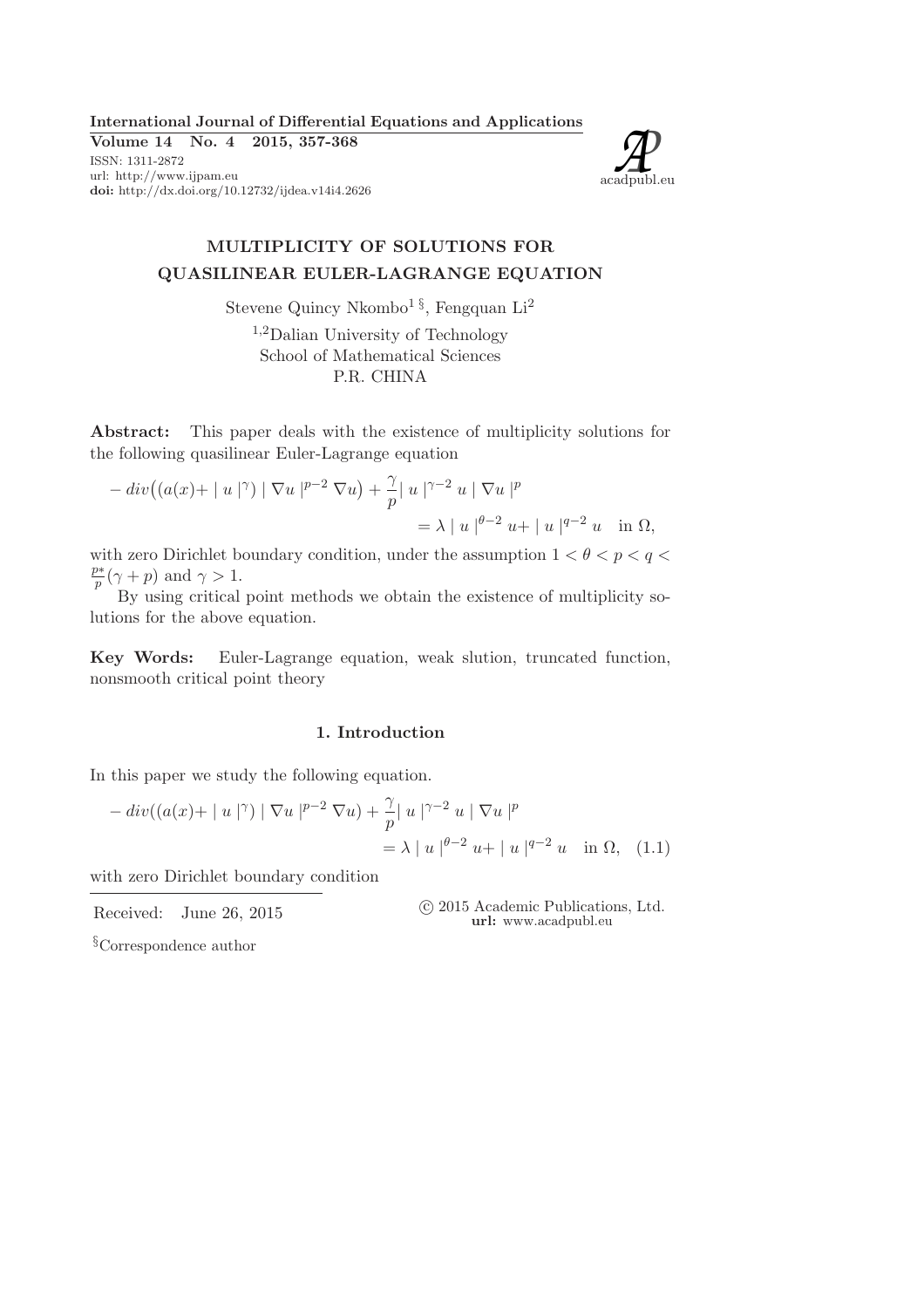$$
u = 0 \quad \text{on } \partial\Omega. \tag{1.2}
$$

In this case, the functional corresponding to the quasilinear Euler-Lagrange equation  $J$  is

$$
J(u) = \frac{1}{p} \int_{\Omega} \left( a(x) + |u|^{\gamma} \right) |\nabla u|^p - \frac{\lambda}{\theta} \int_{\Omega} |u|^{\theta} - \frac{1}{q} \int_{\Omega} |u|^q, \tag{1.3}
$$

where  $\gamma > 1$ ,  $\Omega$  is a bounded, open subset of  $R^N$  with  $N > 2$ ,  $1 < p < N$  and a(x) is a measurable function such that for two constants  $\alpha$  and  $\beta$ 

$$
0 < \alpha \le a(x) \le \beta \quad \text{a.e. } x \in \Omega \tag{1.4}
$$

During this work, we focus on the case  $1 < \theta < p < q < \frac{p^*}{p}(\gamma + p)$ . The functional J is not Gâteau-differentiable in  $W_0^{1,p}$  $_{0}^{\prime 1,p}(\Omega)$  but is only differentiable through the direction of  $W_0^{1,p}$  $L_0^{1,p}(\Omega) \cap L^{\infty}(\Omega).$ 

The main difficulty is due to the term  $|u|^{\gamma}$  which, although we assume that  $1 < \theta < p < q < p^*$  is such that J is not well defined in all the space  $W_0^{1,p}$  $\mathcal{O}^{1,p}(\Omega).$ This kind of non-differentiable functional J that combines a critical point theory has been investigated in [8] for  $p = 2$ . In fact, the function J is well defined in  $W_0^{1,p}$  $C_0^{1,p}(\Omega) \cap L^{\infty}(\Omega)$ , if we impose an additional condition on  $\gamma$ , namely,  $\gamma + p < p^*$ , Furthermore,one has studied the similar quasilinear Euler-Lagrange equation in [1] for  $p = 2$ . Our technique for solving a quasilinear Euler-Lagrange equation  $(1.1)-(1.2)$  is based on approximating J with the sequence of functionals  $J_{m,n}$ whose quadratic part in  $\nabla v$  is bounded with respect to v. We point out that our approach has been studied in [1], including  $L^{\infty}(\Omega)$  a priori estimates, allows to prove when  $\gamma > 1$  that a critical point  $u_{\overline{m},\overline{n}}$  of  $J_{\overline{m},\overline{n}}$  for  $\overline{m},\overline{n}$  large enough, is a solution of  $(1.1)-(1.2)$  without passing to the limit on m and n. Hence we use the theorem 2.8 in [3] to prove the existence of infinitely many solutions of equation (1.1)-(1.2) for  $0 < \lambda < \tilde{\lambda}_0$  and  $1 < \theta < p < q < \frac{p^*}{p}(\gamma + p)$ . we notice that the multiplicity results for p-Laplacian with critical growth of concave-convex functions has been intensively studied. Recently, the existence of the nonnegative bounded weak solution for the quasilinear Euler-Lagrange equation involving concave-convex nonlinearities with  $p = 2$  has been investigated by David Arcoya and Lucio Boccardo (see [1,8]).Finally, the novelty of this paper is that we study the existence of Multiplicity bounded weak solutions for quasilinear Euler-Lagrange equation with  $1 < p < N$ .

Notation. in the rest of this work we make use of the following notation.  $L^p(\Omega)$ ,  $1 \leq p \leq \infty$ , denote the Lebesgue spaces. The usual norm in  $L^p(\Omega)$  is denoted by  $| \cdot |_p$ .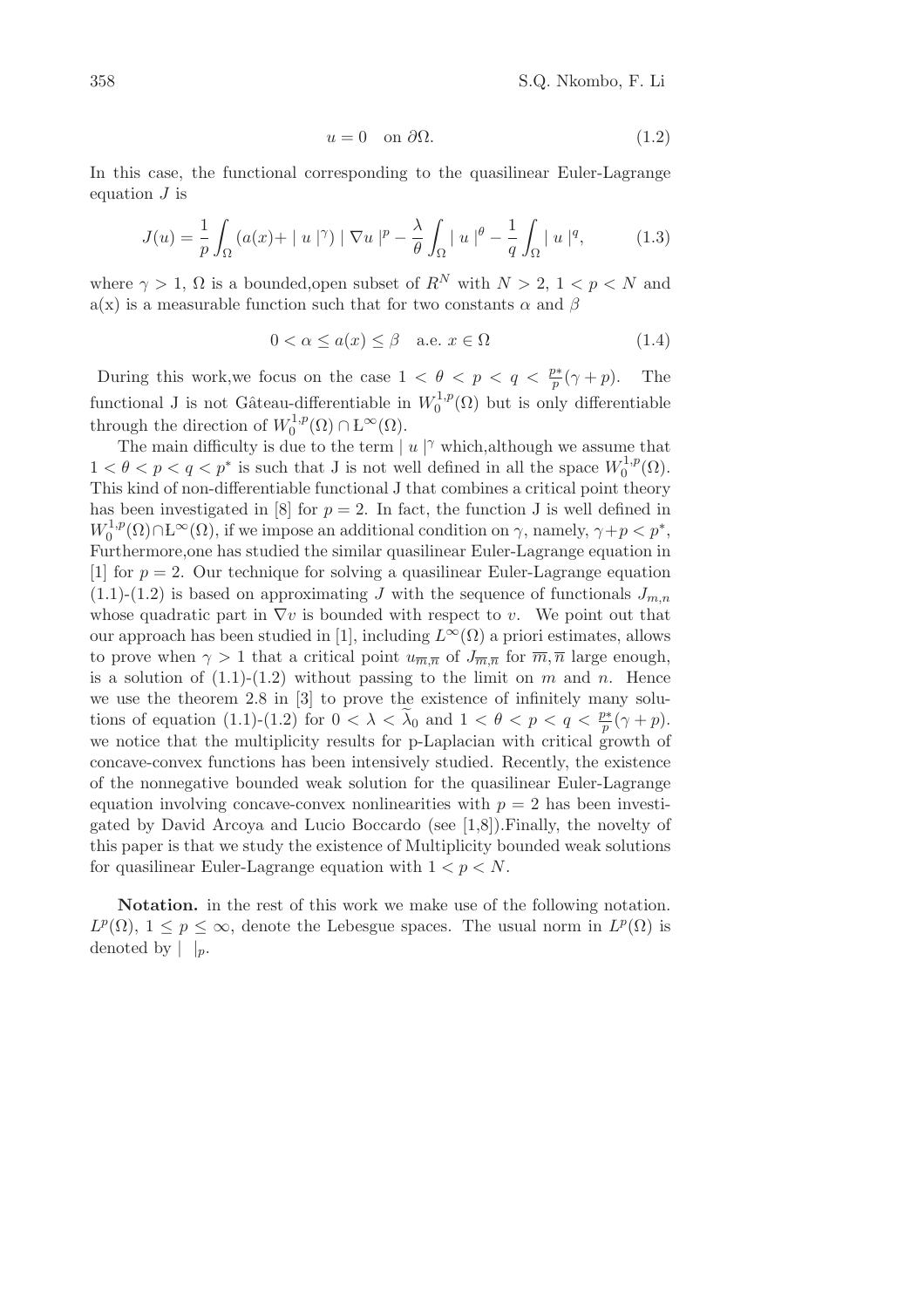$W_0^{k,p}$  $\mathcal{O}_0^{k,p}(\Omega)$  denote the Sobolev spaces. The norm in  $W_0^{1,p}$  $\binom{1,p}{0}$  is denoted by  $|| \t||_p.$ 

 $C_0, C_1, C_2, C_3, \dots$  denote (possibly different) positive constants.

## 2. Main Result

**Definition 2.1.** A measurable function  $u$  is called a weak solution to the equation (1.1)-(1.2), if  $u \in W_0^{1,p}$  $\int_0^1 p(\Omega)$  such that  $|u|^{\gamma-2} u | \nabla u |^p \in L^1(\Omega)$  and

$$
\int_{\Omega} \left( a(x) + |u|^{\gamma} \right) | \nabla u |^{p-2} \nabla u \nabla v + \frac{\gamma}{p} \int_{\Omega} |u|^{\gamma - 2} u | \nabla u |^{p} v
$$
\n
$$
= \lambda \int_{\Omega} |u|^{p-2} u v + \int_{\Omega} |u|^{q-2} u v
$$

holds for every  $v \in W_0^{1,p}$  $L_0^{1,p}(\Omega) \cap \mathrm{L}^{\infty}(\Omega).$ 

The main result of this paper is based on the existence of multiplicity bounded weak solutions to the equation  $(1.1)-(1.2)$  for that the main result is given by the following theorem.

**Theorem 2.1.** Suppose that  $\gamma$  satisfies the condition that  $\gamma + p < p^*$ . Moreover, there exists  $\lambda_0$  such that

$$
1 < \theta < p < q < \frac{p*}{p}(\gamma + p); \quad 0 < \lambda < \tilde{\lambda}_0.
$$
 (2.2)

Then, there exist infinitely many weak solutions for the problem  $(1.1)-(1.2)$ .

Proof of Theorem 2.1. We use the theorem 2.8 in [3] in order to prove the existence of multiplicity weak solutions to the problem  $(1.1)-(1.2)$ . Then we will divide the proof into several steps.

Step 1. A truncated function.

If m is positive integer, we consider the truncated function at level  $m, T_m(t)$ is given

$$
T_m(t) = \begin{cases}\n-m - \frac{1}{2}, & \text{if } t \leq -m - 1, \\
(m + 1)t + \frac{t^2 + m^2}{2}, & \text{if } -m - 1 \leq t \leq -m \\
t, & \text{if } -m \leq t \leq m, \\
(m + 1)t - \frac{t^2 + m^2}{2}, & \text{if } m \leq t \leq m + 1, \\
m + \frac{1}{2}, & \text{if } t \geq m + 1.\n\end{cases}
$$
\n(2.3)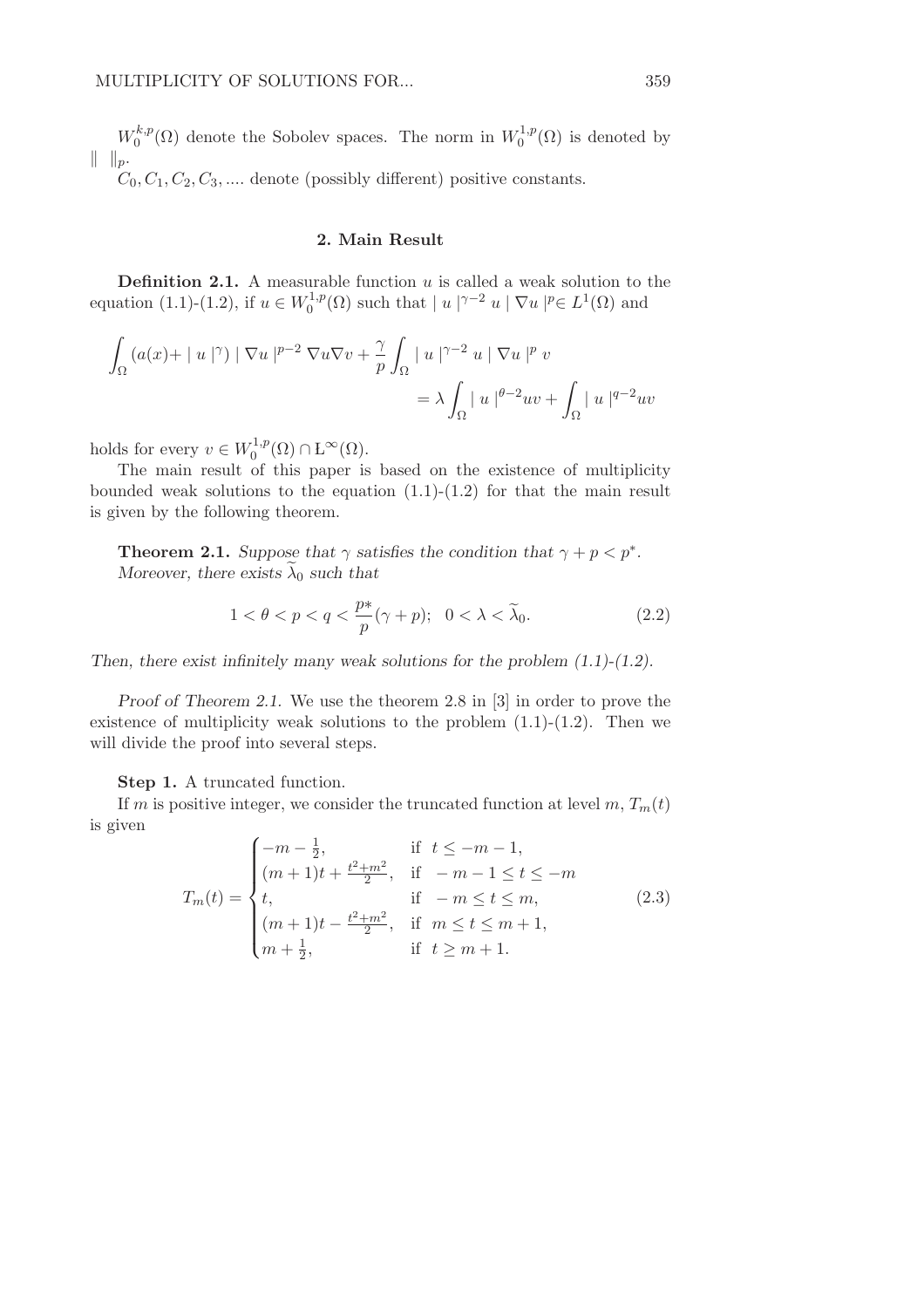The function with same definition is is introduced in [1].

Assuming that  $q_0$  and  $q_1$  are two numbers such that  $1 < q_0 < \theta < 2 < q_1 < q$ and the truncated function  $f_{n,\lambda}(t)$  is defined by

$$
f_{n,\lambda}(t) = \lambda h_n(t) + g_n(t),
$$

where

$$
h_n(t) = \begin{cases} \frac{|t|^{\theta}}{\theta}, & \text{if } |t| < n, \\ n^{\theta} \left( \frac{1}{\theta} - \frac{1}{q_0} \right) + n^{\theta - q_0} \frac{|t|^{q_0}}{q_0}, & \text{if } |t| \ge n, \end{cases}
$$
(2.4)

$$
g_n(t) = \begin{cases} \frac{|t|^q}{q}, & \text{if } |t| < n, \\ n^q \left( \frac{1}{q} - \frac{1}{q_1} \right) + n^{q-q_1} \frac{|t|^{q_1}}{q_1}, & \text{if } |t| \ge n. \end{cases}
$$
(2.5)

By the definition of  $h_n(t)$  and  $g_n(t)$ , we deduce the following inequalities

$$
0 \le h_n(t) \le \frac{n^{\theta - q_0}}{q_0} |t|^{q_0} \quad \text{and} \quad 0 \le h_n(t) \le \frac{|t|^{\theta}}{\theta},\tag{2.6}
$$

$$
0 \le g_n(t) \le \frac{n^{q-q_1}}{q_1} |t|^{q_1} \text{ and } 0 \le g_n(t) \le \frac{|t|^q}{q}.
$$
 (2.7)

Consequently, we are able to deduce the estimate of  $f_{n,\lambda}(t)$  by

$$
0 \le f_{n,\lambda}(t) \le \frac{\lambda n^{\theta - q_0}}{q_0} \mid t \mid^{q_0} + \frac{n^{q - q_1}}{q_1} \mid t \mid^{q_1}, \quad \forall \mid t \mid \ge 0. \tag{2.8}
$$

Let us consider the truncated functional

$$
J_{m,n}(u) = \frac{1}{p} \int_{\Omega} \left( a(x) + |T_m(u)|^{\gamma} \right) | \nabla u|^p
$$

$$
- \int_{\Omega} f_{n,\lambda}(u) \quad \text{for} \quad u \in W_0^{1,p}(\Omega), \quad (2.9)
$$

which is clearly well defined since  $q_0 < q_1 < p^*$ .

Step 2. Geometry of truncated function.

Let  $r$  a positive real constant such that

$$
B_r = \{ u \in W_0^{1,p}(\Omega) / || u ||_p \le r \}.
$$

The fact that,  $a(x) + |T_m(u)|^{\gamma} \ge \alpha$  and combining with (2.8), we receive

$$
\int_{\Omega} f_{n,\lambda}(u) \leq \lambda C_0 n^{\theta - q_0} \parallel u \parallel_{p}^{q_0} + C_1 n^{q - q_1} \parallel u \parallel_{p}^{q_1}.
$$
 (2.10)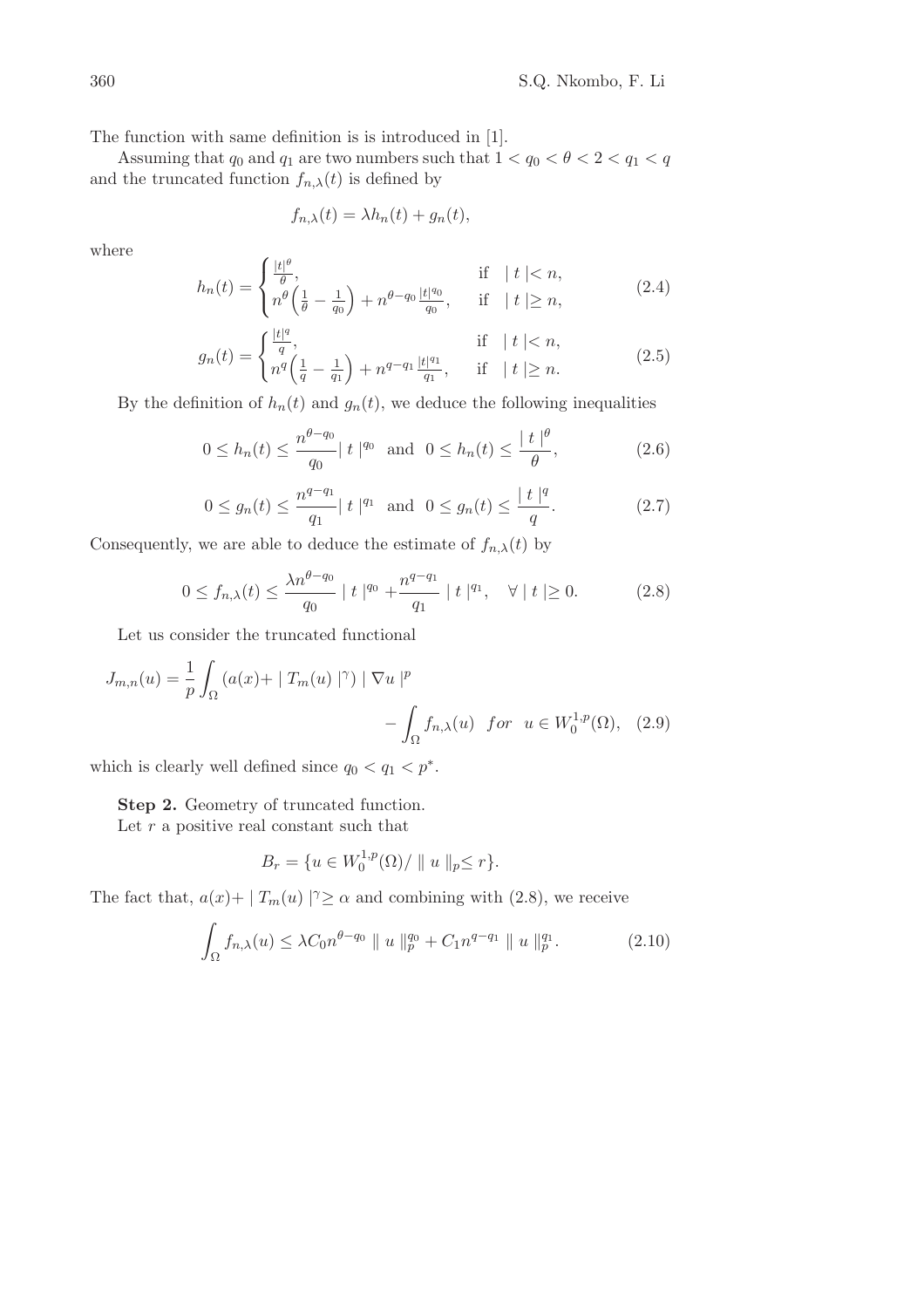Here  $C_0$  and  $C_1$  are nonnegative constants.

Performing the calculations and taking into account inequality (2.10), we can deduce by using the sobolev and Hölder inequalities the result below

$$
J_{m,n}(u) \geq \frac{\alpha}{p} \| u \|_{p}^{p} - \lambda C_0 n^{\theta - q_0} \| u \|_{p}^{q_0} - C_1 n^{q - q_1} \| u \|_{p}^{q_1},
$$

with  $a(x) + |T_m(u)|^{\gamma} \ge \alpha$ .

Therefore, there exist nonnegative constants  $r_{n,\lambda}$ ,  $\overline{r}_{n,\lambda}$  and  $\widetilde{\lambda}_0$  such that:

$$
J_{m,n}(u) > 0
$$
 in  $B_{r_{n,\lambda}}$  and  $J_{m,n}(u) \ge \overline{r}_{n,\lambda}$  in  $\partial B_{r_{n,\lambda}}$ .

for all  $0 < \lambda < \tilde{\lambda}_0$ .

Step 3. Compactness of the truncated function.

Let  $\{w_k\}$  be a sequence in  $W_0^{1,p}$  $\int_0^{1,p}(\Omega)\cap L^{\infty}(\Omega)$  satisfying, for every  $n \in N$  the following conditions:

$$
J_{m,n}(w_k) \leq C_1,
$$
  
\n
$$
| w_k |_{\infty} \leq 2b_k,
$$
  
\n
$$
\langle J'_{m,n}(w_k), w \rangle \leq \varepsilon_k \left( \frac{|w|_{\infty}}{b_k} + ||w||_p \right),
$$

for all  $w \in W_0^{1,p}$  $C_0^{1,p}(\Omega) \cap L^{\infty}(\Omega)$ . Here  $C_1$  is a nonnegative constant,  $\{b_k\} \subset R^+ - \{0\}$ is a nonnegative sequence and  $\{\varepsilon_k\} \subset R^+ - \{0\}$  is a sequence converging to zero, then  $\{w_k\}$  has a strongly convergent subsequence in  $W_0^{1,p}$  $\mathcal{O}^{1,p}(\Omega).$ 

Indeed, let

$$
\widetilde{g}(\lambda, t) = \frac{\frac{1}{p + \gamma} + f_{n,\lambda}(t)}{tf'_{n,\lambda}(t)}
$$

and

$$
g_0(\lambda) = \max_{t \in R} \widetilde{g}(\lambda, t),
$$

where  $\lambda > 0$  and  $t > 0$ .

Let  $\varepsilon > 0$  be given and choose  $t_0 > 0$  so that

$$
\max_{t \in R} \widetilde{g}(\lambda, t) \le \widetilde{g}(\lambda, t_0) + \varepsilon
$$

Clearly  $\tilde{g}(\lambda, t_0)$  is an increasing and continuous function with respect  $\lambda$  so that there exists  $\lambda_0$  a nonnegative number such that  $0 < \lambda_0 < \infty$  and such that

$$
\widetilde{g}(\widetilde{\lambda}_0, t_0) \le \frac{1}{p + \gamma}
$$
 for all  $0 < \lambda < \widetilde{\lambda}_0$ .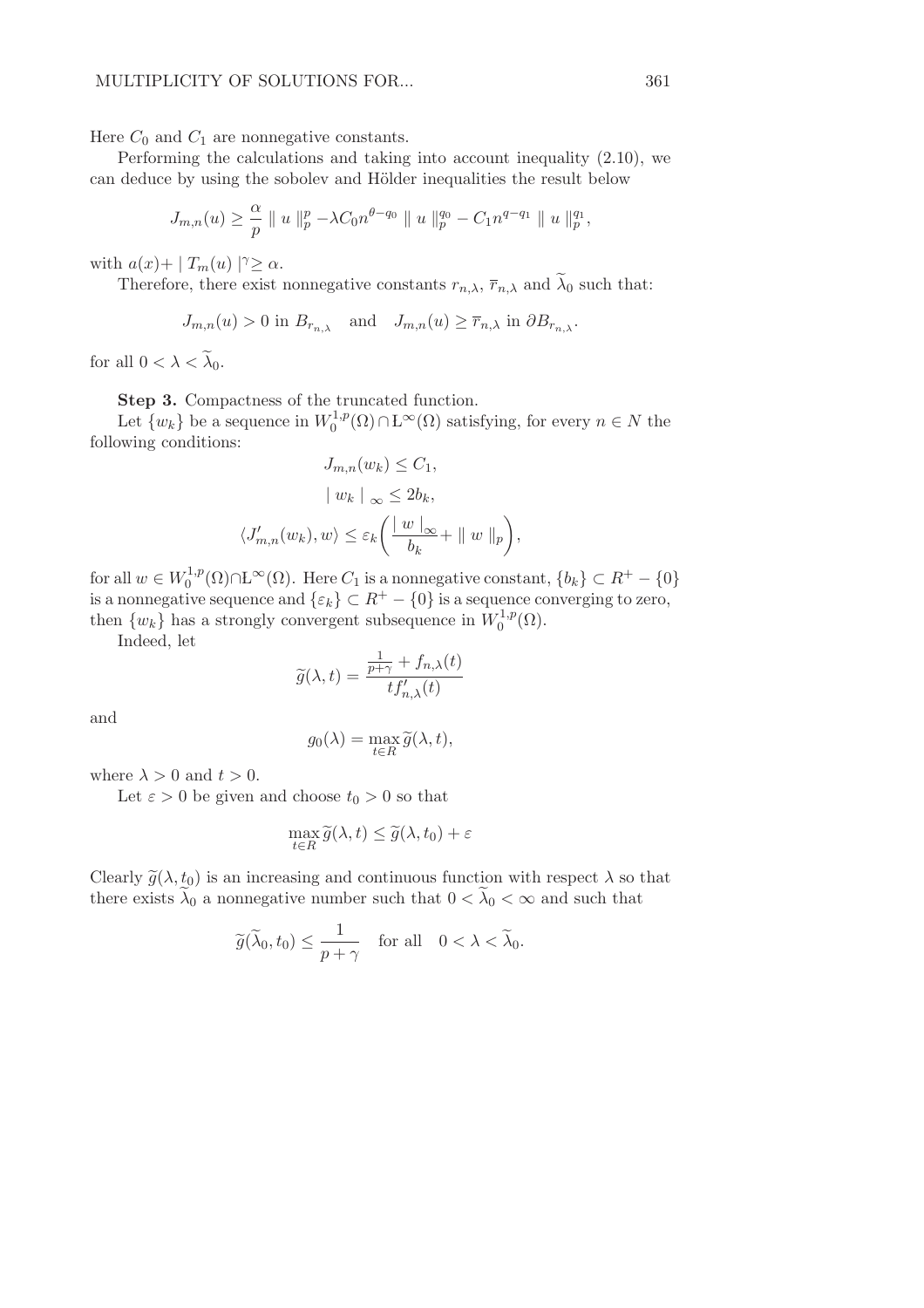Therefore

$$
\max_{t \in R} \widetilde{g}(\lambda, t) \le \widetilde{g}(\lambda, t_0) + \varepsilon \le \widetilde{g}(\lambda_0, t_0) + \varepsilon.
$$

Thus

$$
\max_{t \in R} \widetilde{g}(\lambda, t) \le \frac{1}{p + \gamma} + \varepsilon \quad \text{for all} \quad 0 < \lambda < \widetilde{\lambda}_0.
$$

Then it is easily checked by induction that

$$
\frac{f_{n,\lambda}(t)}{tf'_{n,\lambda}(t)} < g_0(\lambda) < \frac{1}{p+\gamma} \quad \text{for} \quad \text{all} \quad 0 < \lambda < \widetilde{\lambda}_0
$$

After performing calculations of the term

$$
J_{m,n}(w_k) - g_0(\lambda) \langle J'_{m,n}(w_k), w_k \rangle,
$$

we obtain

$$
\left(\frac{1}{p} - g_0(\lambda)\right) \int_{\Omega} a(x) \|\nabla w_k\|^p
$$
  
+ 
$$
\int_{\Omega} \left(\frac{1}{p} - g_0(\lambda) - \frac{\gamma}{p} g_0(\lambda) w_k \frac{T_m'(w_k)}{T_m(w_k)}\right) \|\nabla w_k\|^p
$$
  
+ 
$$
\int_{\Omega} \left(g_0(\lambda) w_k f_{n,\lambda}'(w_k) - f_{n,\lambda}(w_k)\right) \leq C_1 + \varepsilon_k \left(\frac{\|w_k\|_{\infty}}{b_k} + \|w_k\|_p\right).
$$

Notice that all the left-hand side terms are positives.In fact,the first one is nonnegative due to consequence of the definition of  $g_0(\lambda)$ , namely,  $\frac{f_{n,\lambda}(t)}{t f'_{n,\lambda}(t)}$  <  $g_0(\lambda) < \frac{1}{p+\gamma}$ . For the second term, it is enough to use  $0 \leq \frac{tT_m'(t)}{T_m(t)} \leq 1$  and that  $g_0(\lambda) < \frac{1}{p+\gamma}$ . The positiveness of the third term is easily verified by using the definition of  $g_0(\lambda)$ . Thereby, we are able to conclude that the sequence  $\{w_k\}$  is bounded in  $W_0^{1,p}$  $0^{(1,p)}(0)$  for every p such that  $1 < p < N$ . Furthermore, it weakly converges into  $W_0^{1,p}$  $\binom{1,p}{0}$  up to the subsequence that we still denote  $\{w_k\}$ converging to a function  $w$ .

Step 4. Existence of critical points of the truncated function.

We point out that the main idea of this proof is in [4], therefore we adapt the arguments of Theorem 2.8 in [3] to prove the existence of multiplicity critical points of  $J_{m,n}$ .

Let  $H_k$  be a k-dimensional subspace of  $W_0^{1,p}$  $\mathcal{O}_0^{1,p}(\Omega)$  as we take  $w_k \in H_k$ , the norm of  $w_k$ ,  $|| w_k ||_p$  is finite.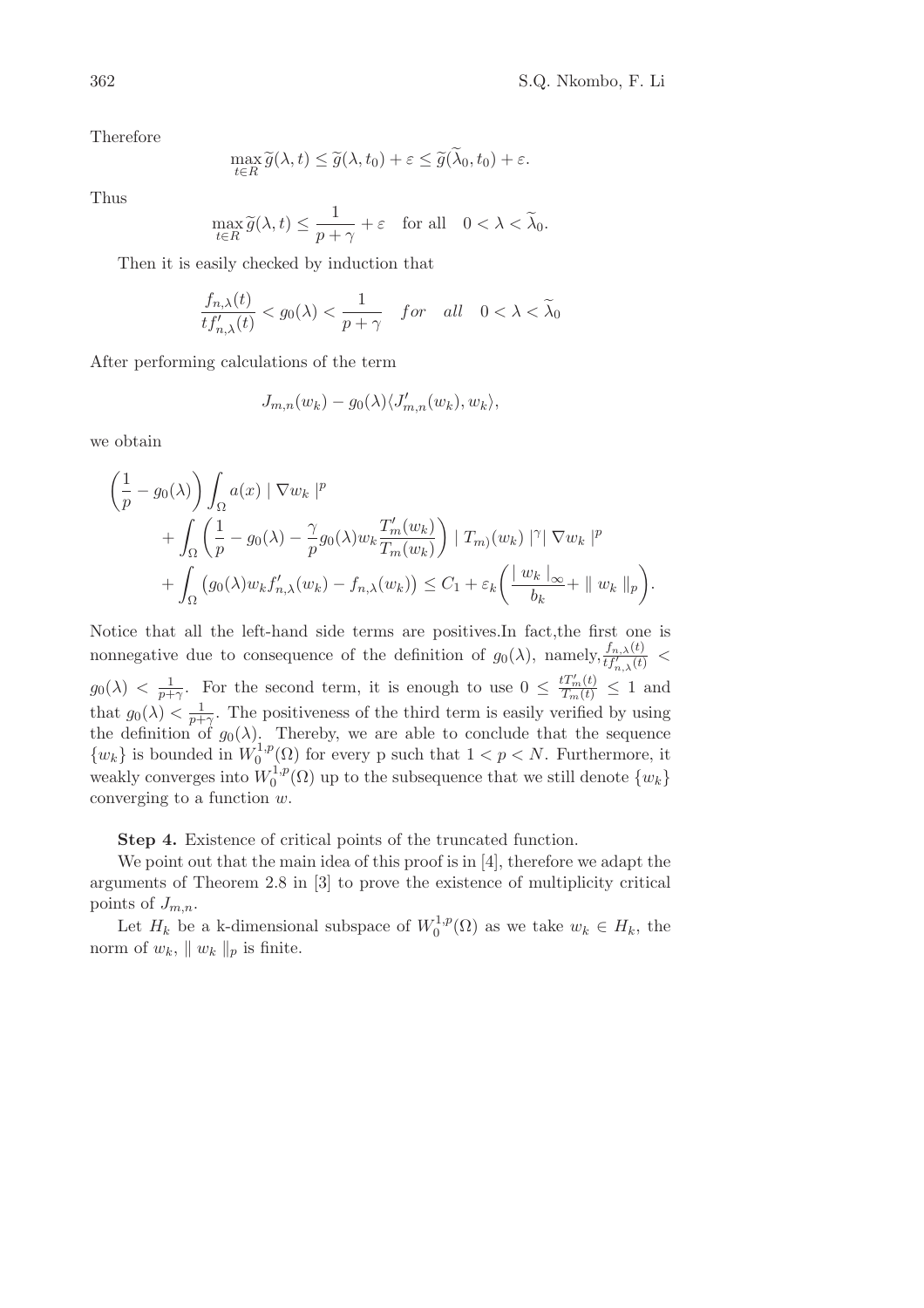We set

$$
\Sigma = \{ C \subset W_0^{1,p}(\Omega) / \ \ 0 \overline{\in} C \ \ C = -C \},
$$

for  $C \in \Sigma$  the  $Z_2$ -genus of C is denoted by  $\gamma(C)$ .

According to the step 2 and step 3, the assumptions  $(I_1)$  and  $(I_3)$  of Theorem 2.3 (see [3])hold true.

Moreover, letting

$$
A_{m,n} = B_{r_{n,\lambda}} \cup \{J_{m,n} \ge 0\}.
$$

We can clearly assert that  $H_k \cap A_{m,n}$  is bounded for all  $n \in N$ , the assumption  $(I_5)$  Theorem 2.3 is complete.

Next we set

$$
\Gamma^* = \{ h \in C(W_0^{1,p}(\Omega), W_0^{1,p}(\Omega)) : h \text{ is an odd homeomorphism } h(0) = 0 \text{ and } h(B_1) \subset A_{m,n} \}
$$

and

$$
\Gamma_k = \{ K \in \Sigma : \gamma(K \cap h(\partial B_1)) \ge k \ \ \forall h \in \Gamma^* \}.
$$

and then

$$
S_k = \inf_{K \in \Gamma_k} \max_{w \in K} J_{m,n}(w).
$$

After that we can state that Lemma 2.7 in [3] still holds. Then choosing now

$$
h(w) = r_{n,\lambda}w,
$$

where  $r_{n,\lambda}$  the nonnegative real is found in the step 2. h belongs to  $\Gamma^*$ , therefore, we could deduce that  $K \cap B_{r_{n,\lambda}} \neq \emptyset$  for all  $K \in \Gamma_k$ .

Since  $J_{m,n}$  is bounded from below on  $\partial B_{r_{n}}$ , consequently

$$
S_k = \inf_{K \in \Gamma_k} \max_{w \in K} J_{m,n}(w) \ge a_{n,\lambda} > 0.
$$

Finally, all of assumptions of Theorem 2.8 in [3] are satisfied, so that there exist infinitely many critical points of  $J_{m,n}$ , Hence, the Dirichlet problem  $(2.11)-(1.2)$ possesses infinitely many nontrivial weak solutions.

Step 5. Uniformly  $L^{\infty}$  estimates.

We consider the following equation:

$$
- \operatorname{div} \{ (a(x) + | T_m(w_{m,n}) |^{\gamma}) | \nabla w_{m,n} |^{p-2} \nabla w_{m,n} \}
$$
  
+ 
$$
\frac{\gamma T'_m(w_{m,n})}{p T_m(w_{m,n})} | T_m(w_{m,n}) |^{\gamma} | \nabla w_{m,n} |^{p} = f'_{n,\lambda}(w_{m,n}). \quad (2.11)
$$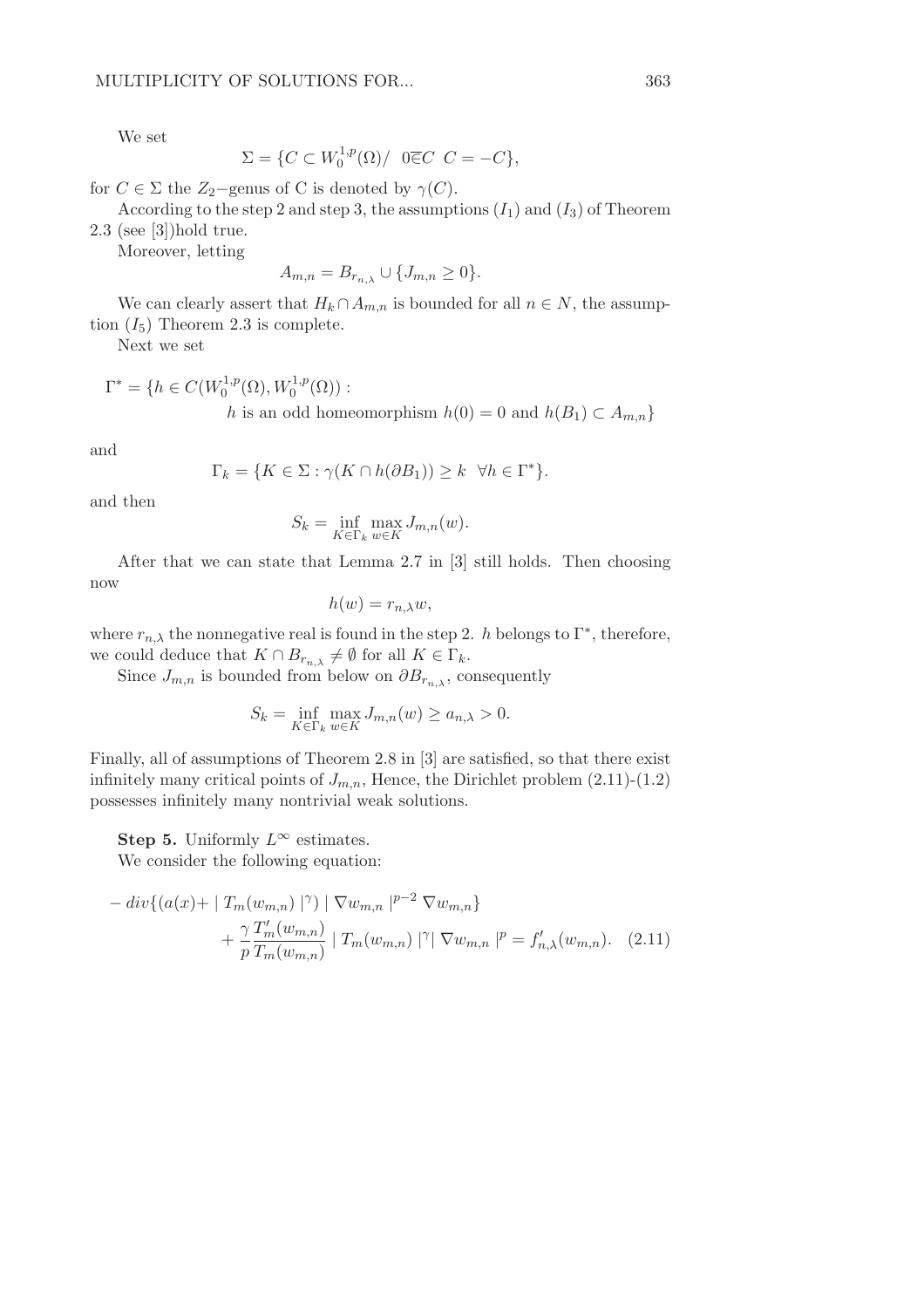Assume that either  $w_{m,n} = u_{m,n}$ , or  $w_{m,n} = u_{m,n}^0, \ldots, w_{m,n} = u_{m,n}^k$ , or  $\ldots$ are solution of (2.11)-(1.2). Setting  $T_m(w_{m,n}) = w_{m,n}$  and  $v = |w_{m,n}|^b w_{m,n}$  as a test function, we have

$$
(b+1)\int_{\Omega} (a(x) + | w_{m,n} |^{\gamma}) | \nabla w_{m,n} |^p | w_{m,n} |^b + \frac{\gamma}{p} \int_{\Omega} | w_{m,n} | b + \gamma | \nabla w_{m,n} |^p
$$
  

$$
\leq (\lambda + 1)n^{\theta - q_0 + q - q_1} \int_{\Omega} | w_{m,n} |^{b+q} . \quad (2.12)
$$

Dropping the positive terms on the left hand side of (2.12), we get

$$
(b+1)\int_{\Omega} a(x) | w_{m,n} |^{b} | \nabla w_{m,n} |^{p} \leq (\lambda+1)n^{\theta-q_0+q-q_1} \int_{\Omega} | w_{m,n} |^{b+q} . \tag{2.13}
$$

On the other hand, we obtain the following result by using the sobolev inequality

$$
C_{2}^{p} \left( \int_{\Omega} | w_{m,n} |^{\frac{b+p}{p} p^{*}} \right)^{\frac{p}{p^{*}}} \leq \frac{(b+p)^{p}}{p^{p}} \int_{\Omega} | w_{m,n} |^{b} | \nabla w_{m,n} |^{p},
$$
  

$$
C_{2}^{p} \left( \int_{\Omega} | w_{m,n} |^{\frac{b+p}{p} p^{*}} \right)^{\frac{p}{p^{*}}} \leq \frac{(b+p)^{p}}{p^{p}} \frac{1}{\alpha} \int_{\Omega} a(x) | w_{m,n} |^{b} | \nabla w_{m,n} |^{p}. \tag{2.14}
$$

Combining  $(2.13)$  with  $(2.14)$ , we receive

$$
\left(\int_{\Omega} |w_{m,n}|^{\frac{b+p}{p}p^*}\right)^{\frac{p}{p^*}} \le \left(\frac{(b+p)^p(\lambda+1)}{\alpha(pC_2)^p(b+1)}\right) n^{\theta-q_0+q-q_1} \int_{\Omega} |w_{m,n}|^{b+q}.
$$

Therefore

$$
| w_{m,n} |_{\frac{b+q}{p}p^*}^{b+q} \le \left( \frac{(b+p)^p (\lambda + 1)}{\alpha (pC_2)^p (b+1)} \right) n^{\theta - q_0 + q - q_1} | w_{m,n} |_{b+q}^{b+q}.
$$

Let  $r = b + q$ , then

$$
\mid w_{m,n} \mid_{\frac{r-q+p}{p}p^*} \leq \left(\frac{(r-q+p)^p(\lambda+1)}{\alpha(pC_2)^p(r-q+1)}\right)^{\frac{1}{r-q+p}} n^{\frac{\theta-q_0+q-q_1}{r-q+p}} \mid w_{m,n} \mid_{r}^{\frac{r}{r-q+p}}.
$$

Notice that  $w_{m,n}$  belongs to  $W_0^{1,p}(\Omega)$  and so to  $L^{p^*}(\Omega)$ , we can choose 0  $r = r_0 = p^* - q$  to deduce that  $w_{m,n}$  belongs to  $L^{\frac{r_0+p-q}{p}}$ <sup>\*</sup>( $\Omega$ ), we can then choose  $r = r_1 = \frac{r_0 - q + p}{p}$  $\frac{q+p}{p}p^*$  to obtain  $w_{m,n}$  belongs to  $L^{\frac{r_0+p-q}{p}}p^*(\Omega)$ . Iterating this process and defining by induction  $r_k$  as

$$
\begin{cases}\nr_0 = p^* - q, \\
r_k = r_{k-1} \frac{p^*}{p} + \frac{p^*}{p}(p - q).\n\end{cases}
$$
\n(2.15)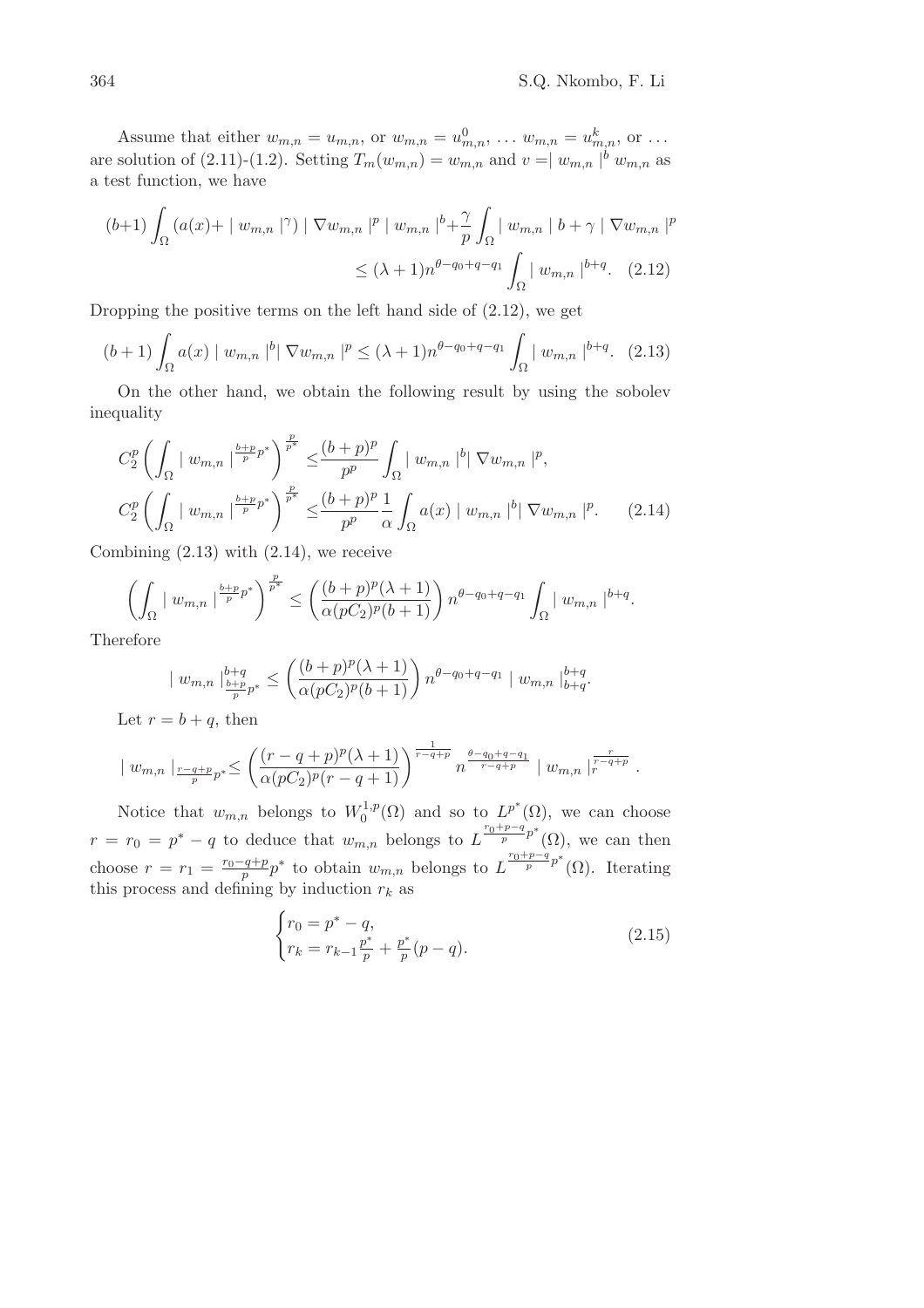We infer that  $w_{m,n}$  belongs to  $L^{r_k}(\Omega)$  with

$$
| w_{m,n} |_{r_k} \leq \left( \frac{(r_k - q + p)^p (\lambda + 1)}{\alpha (pC_2)^p (r_k - q + 1)} \right)^{\frac{1}{r_k - q + p}} n^{\frac{\theta - q_0 + q - q_1}{r_k - q + p}} | w_{m,n} |^{\frac{p^*}{p} \frac{r_{k-1}}{r_k}}.
$$

Therefore

$$
| w_{m,n} |_{r_k} \leq \ldots \leq C_3 | w_{m,n} |_{p^*}^{(\frac{p^*}{p})^k \frac{p^*-q}{r_k^k}} \leq C_4,
$$

because

$$
\int_{\Omega} a(x) \mid \nabla w_{m,n} \mid^{p}
$$
 is bounded with respect to m and n.

Since  $\frac{p^*}{p} > 1$ , it is enough to show that  $r_k$  is increasing sequence which diverges to infinity, thus, if it is such that  $\frac{r_k+p-q}{p}p^* \geq \frac{N}{2}$  $\frac{N}{2}$  an adaptation to the quasilinear case of the proof of a result of Stampacchia (see [5]) implies that there exists  $M_n > 0$  such that

$$
|w_{m,n}|_{\infty} \leq M_n.
$$

Let  $m_n$  be an integer such that  $m_n \geq max(M_n+p,\overline{t})$ , if we define  $w_n \stackrel{def}{=} w_{\overline{m},n}$ , namely, either  $w_n = u_n^0$  $\stackrel{def}{=} u^0_{\overline{m},n}$  or  $w_n = u^1_n$  $\stackrel{def}{=} u^1_{\overline{m},n}$  or ...... or  $w_n = u^k_n$  $\stackrel{def}{=}$  $u_{\overline{m},n}^k$  or  $w_n = \ldots \stackrel{def}{=} \ldots$  Then  $T_{m_n}(w_n) = w_n$  and  $T'_{m_n}(w_n) = 1$ , consequently, the equation which is satisfied by  $w_n$  is

$$
- \operatorname{div} \left( (a(x) + | w_n |^{\gamma}) | \nabla w_n |^{p-2} \nabla w_n | \right) + \frac{\gamma}{p} | w_n |^{\gamma - 2} w_n | \nabla w_n |^p
$$
  
=  $f'_{n,\lambda}(w_n)$ , (2.16)

with zero Dirichlet boundary condition.

Notice that by the assumption  $q < \frac{p^*}{p}$  $p^*(p+\gamma)$ , then  $w_n$  is bounded in  $L^q(\Omega)$ using this fact, we are going to show that  $w_n$  is uniformly bounded in  $L^{\infty}(\Omega)$ .

Let  $b > 0$  as before, and choose  $v = |w_n|^{b} w_n$  as a test function in the equation (2.16)-(1.2) satisfied  $w_n$ .

The fact that  $f'_{n,\lambda}(t) \leq (\lambda+1) |t|^{q+b-1}$  and we drop two nonnegative terms then we obtain

$$
(b+1)\int_{\Omega}a(x)\mid w_n\mid^{b+\gamma}|\nabla w_n\mid^p\leq (\lambda+1)\int_{\Omega}|w_n|^{q+b}.
$$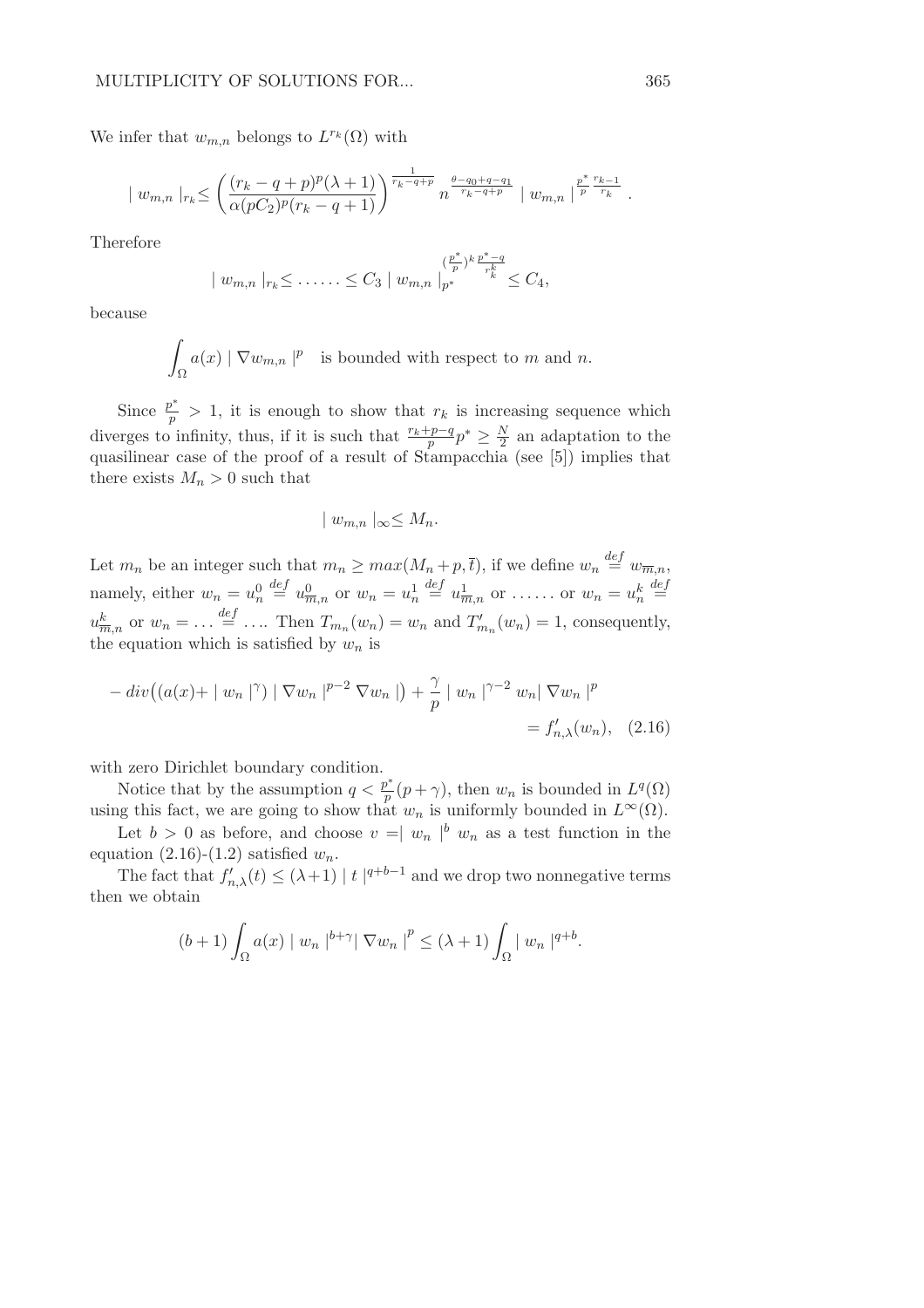However, we obtain another inequality when we apply the sobolev inequality to  $w_n^{b+p+\gamma}$ 

$$
C_5^p \left(\int_{\Omega} |w_n|^{p\over p} p^* \right)^{p\over p^*} \le \left(\frac{\gamma+b+p}{p}\right)^p \int_{\Omega} |w_n|^{p+q} |\nabla w_n|^p.
$$

Therefore

$$
\left(\int_{\Omega} |w_n|^{p\over p} p^* \right)^{p\over p} \leq \frac{(\gamma+b+p)^p(\lambda+1)}{(pC_5)^p(b+1)} \int_{\Omega} |w_n|^{b+q}.
$$

Here  $w_n$  belongs to  $L^{\frac{\gamma+r-q+p}{p}}(0)$  provided that  $w_n$  belongs to  $L^r(\Omega)$  with  $b = r - q$  then

$$
| w_n |_{\frac{\gamma+b+p}{p}p^*} \leq \left( \frac{(\gamma+b+p)^p (\lambda+1)}{(pC_5)^p (b+1)} \right)^{\frac{p^*}{p}} | w_n |_{r}^{\frac{r}{\gamma+r-q+p}},
$$

because  $\frac{p}{b+\gamma+p} \leq p^*$ .

Arguing as before, if we consider the sequence  $r_k$  as follows

$$
r_0 = \frac{p^*}{p} (\gamma + p),
$$
  
\n
$$
r_k = r_{k-1} \frac{p^*}{p} + \frac{p^*}{p} (\gamma + p - q).
$$
\n(2.17)

Thus  $w_{m,n}$  belongs to  $L^{r_k}(\Omega)$  for every k, and

$$
| w_n |_{r_k} \leq \left( \frac{(\gamma + r_{k-1} - q + p)^p (\lambda + 1)}{(pC_5)^p (r_{k-1} - q + 1)} \right)^{\frac{p^*}{p}} | w_n |_{r_k}^{\frac{p^*}{p} \frac{r_{k-1}}{r_k}}.
$$

Therefore

$$
| w_n |_{r_k} \leq \ldots \ldots \leq C_6 | w_n |_{p^* \over p} (\gamma + p) \leq C_7.
$$

The fact that

$$
\int_{\Omega} |w_n|^{\gamma} |\nabla w_n|^p
$$
 is bounded with respect to n.

Namely  $w_k \in L^{\frac{p^*}{p}}$  $\frac{p}{p}(\gamma+p)(\Omega)$ , clearly the sequence  $\{r_k\}$  is increasing and unbounded since  $\frac{p^*}{p} > 1$ . So that in a finite number of steps we conclude that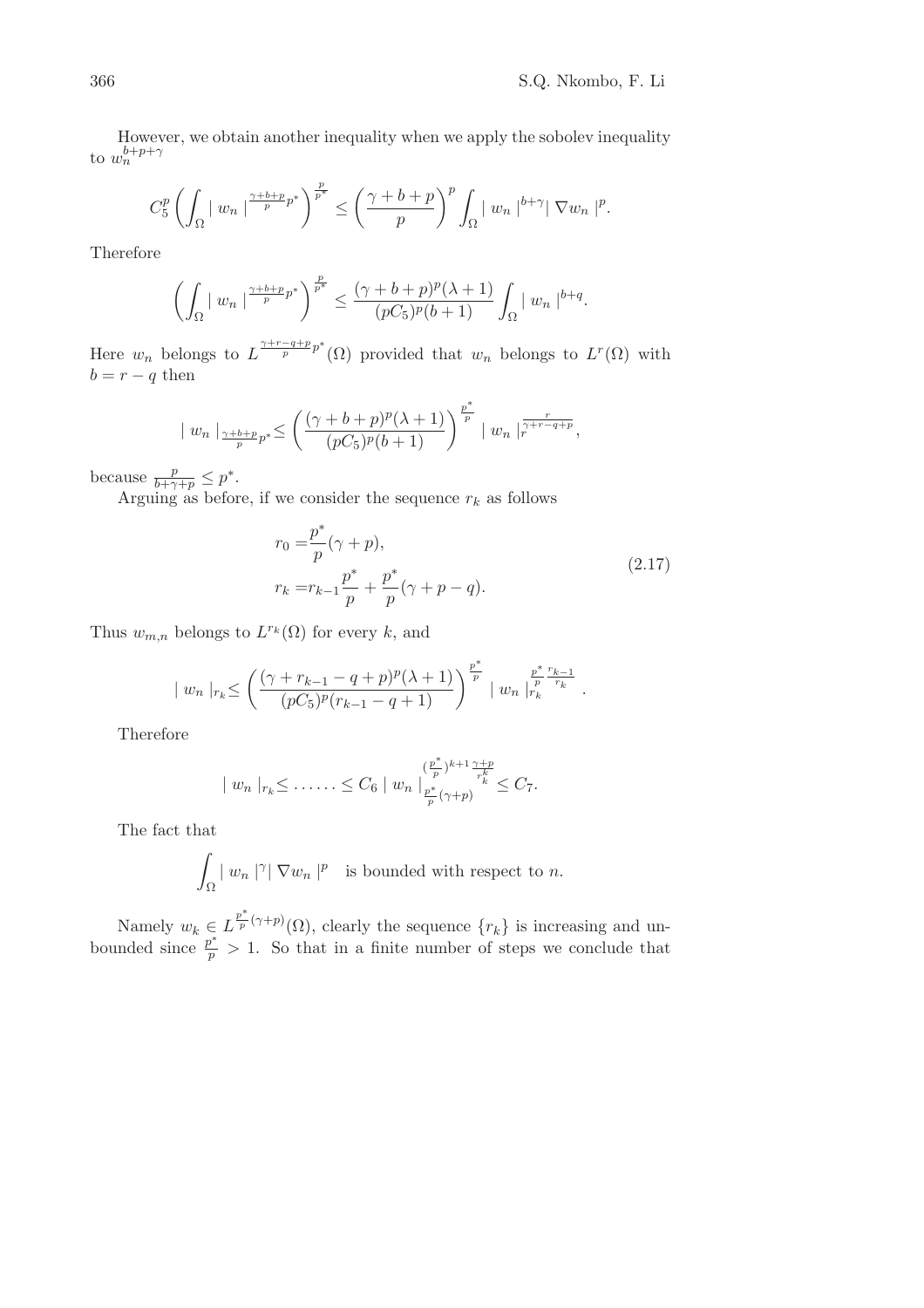$\lambda \mid w_n \mid^{\theta-2} w_n + \mid w_n \mid^{q-2} w_n$  is bounded in  $L^r$  with  $r > \frac{N}{2}$ . Using again an adaptation of the proof theorem 2.1 in [5] yields that there exists a nonnegative constant  $C'_0 > 0$  such that

$$
| w_n |_{\infty} \leq C'_0, \quad \forall n \geq \max(\overline{t}, \overline{n}).
$$

In other words, we obtain

$$
|u_n^0|_{\infty} \leq C'_1, \quad |u_n^1|_{\infty} \leq C'_2, \dots, |u_n^k|_{\infty} \leq C'_k, \dots, \quad \forall n \geq \max(\overline{t}, \overline{n}).
$$

Step 6. Conclusion Finally,  $\forall n \ge \max(C'_0, \overline{t}, \overline{n})$ , we have

$$
f'_{n,\lambda}(w_n) = \lambda | w_n |^{\theta-2} w_n + | w_n |^{q-2} w_n
$$

and

$$
w \stackrel{\text{def}}{=} w_{\overline{n}}.
$$

In other words, either

$$
w \stackrel{\text{def}}{=} u^0 \stackrel{\text{def}}{=} u_{\overline{n}}^0
$$
, or  $w \stackrel{\text{def}}{=} u^1 \stackrel{\text{def}}{=} u_{\overline{n}}^1$ , or...or  $w \stackrel{\text{def}}{=} u^k \stackrel{\text{def}}{=} u_{\overline{n}}^k$ ,...

Hence, we can conclude that the problem  $(1.1)-(1.2)$  has an infinitely many positive bounded weak solutions.  $\Box$ 

## References

- [1] D. Arcoya, L. Boccardo, L. Orsina, Critical points for functionals with quasilinear singular Euler-Lagrange equations, Calc. Var., 47 (2013), 159- 180.
- [2] D. Arcoya, L. Boccardo, Critical points for Multiple Integrals of the calculs of variations, Arch. Rational Mech. Anal., 1343 (1996), 249-274.
- [3] A. Ambrosetti, P.H. Rabinowitz, Dual variational Methods in Critical point theory and application, Journal of Functional Analyis, 14 (1973), 349-381.
- [4] A. Ambrosetti, H. Brezis, G. Cerami, Combined effects of concave and convex nonlinearities in some elliptic problems, Journal of Functional Analysis, **122** (1994), 519-543.